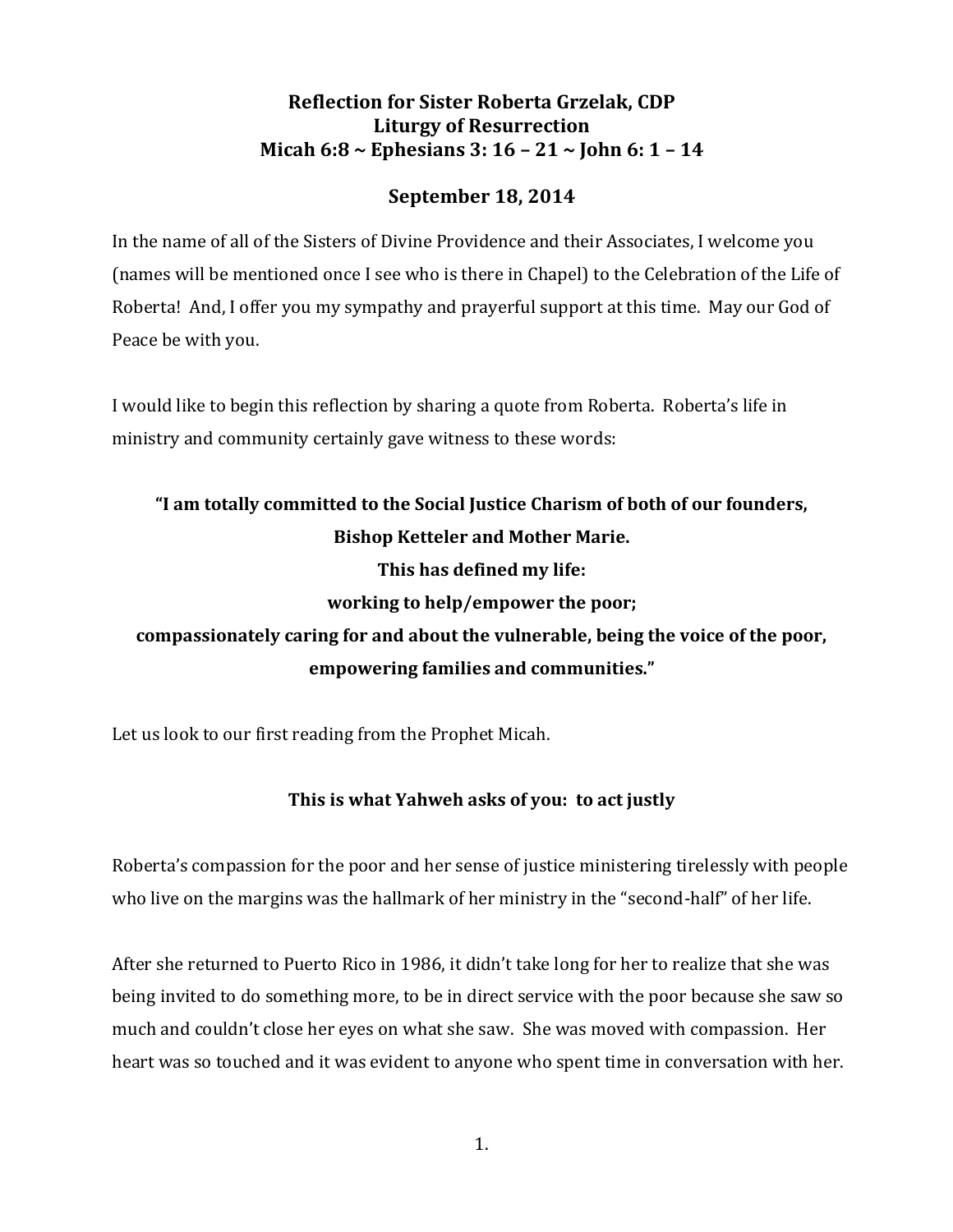She began OPDH, as we heard Angelica express so beautifully last evening, a heart-felt social service agency that identifies people at risk, especially women and children, and helps them obtain the services they so desperately needed to change the course of their lives.

In addition to the **Program for Single Mothers and their Children,** the personnel can be very proud of its well-known **Building Self-Esteem Program** for youth and young adults and a very strong **Community Development Program** which give people the skills to become leaders in their communities.

Under her leadership, and with an extremely dedicated staff, Roberta managed "to make OPDH an office where the services were designed to make people become self-sufficient!!" She was, as Annie stated so well: "… in love with and committed to Puerto Rico and its people. **For her there were no impossibles**." (Annie)

When she returned to the United States in 2009 she continued her selfless ministry at St. Regis Parish in Oakland where she committed herself to learn the "legal system" in order to attend to those who came. She journeyed with people whose spouses were going to be deported as well as with undocumented individuals. She embraced people and was present, fully present to them in their need. Her knowledge of Spanish was an asset. I understand that people came from other places in the city came because they knew they would find, in her, a person who would listen.

One woman from the parish related a story of Roberta's wisdom. If you had a problem, she said, you were always welcome to come to talk with her. She would close her eyes and sit for a minute, then open her eyes and say something wise to help you. She was gentle, listened lovingly and spoke deliberately. Perhaps some of you were blessed with her wisdom.

Roberta was about justice to the present time  $\sim$  justice ministry right up until the moment she was taken to the hospital the evening before Ketteler Day. She truly met the needs of her day like Bishop Ketteler encouraged us to do so.

2.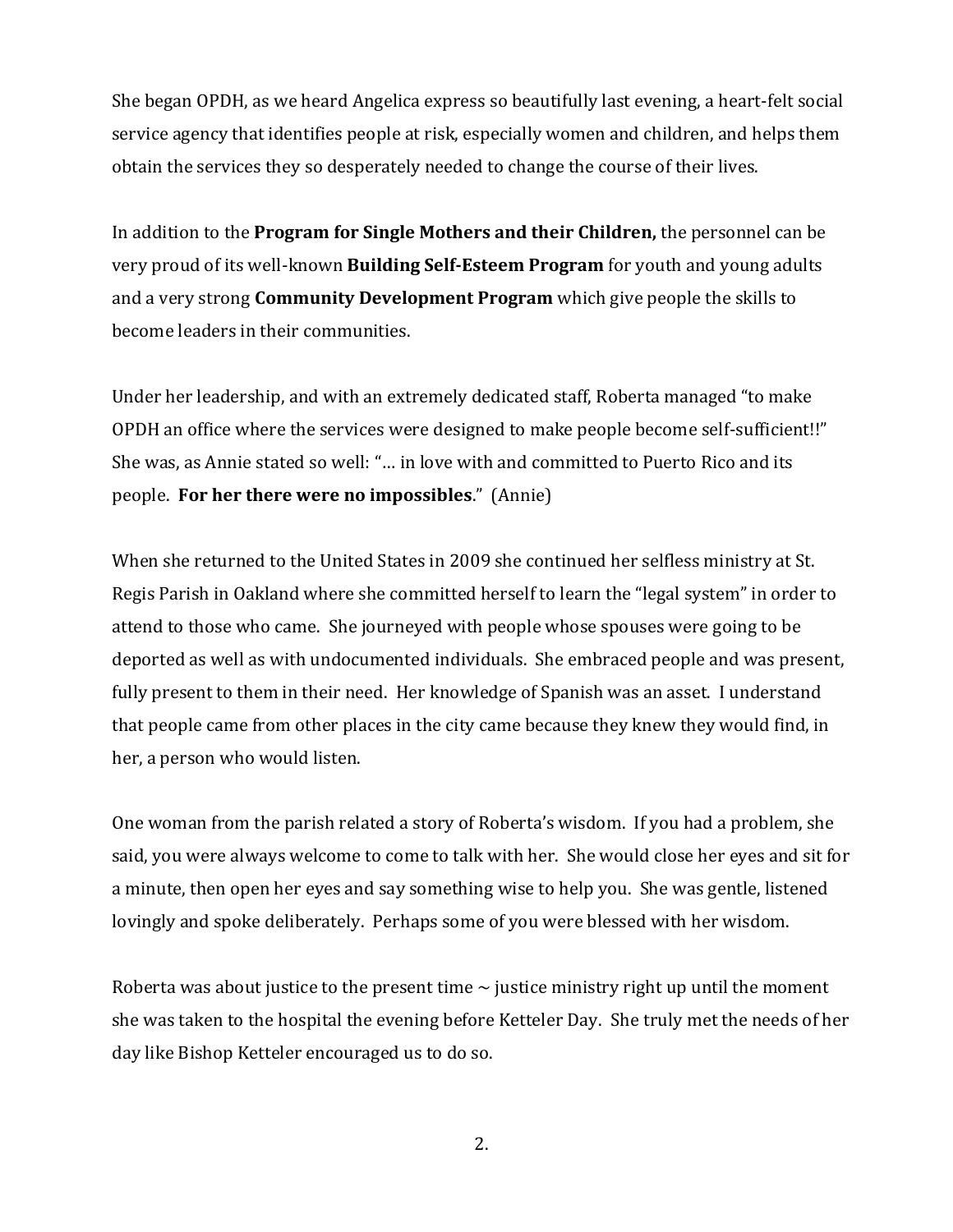#### **This is what Yahweh asks of you: to love tenderly ~ to show constant love**

Roberta loved our Community! She did not hesitate to accept the invitation to mentor some of our "newer" members, Sally and most recently, Wendolyn (in ministry). She offered her time and talents by serving on many committees throughout her years. People express how thoughtful, cheerful and supportive she was.

When you talk to anyone, they will always comment on how much Roberta loved people and that she had a big heart for all. Others shared with me that they always felt included and everyone was made to feel as if they were the most important person! She was a positive person, inclusive and accepting of everyone.

Her heart was bigger than anyone could imagine. We heard so many touching and personal stories last evening. A friend wrote:

**"I saw Sister Roberta share with the humblest, the most needy and be a loving person with them but also I saw her with politicians, wealthy people and she was one of a kind, everyone loved her!! … her main concern was that of needy and to uphold the dignity of every human being !!!!!"** (Annie)

## **This is what Yahweh asks of you: to walk humbly with your God**

While she received numerous awards and accolades (including the Ketteler Award in 2003) and accepted them graciously on behalf of the Community, her true concern was about what **really mattered** in the lives of those around her.

I believe Roberta knew "the truth" and lived "the truth of the Gospel." She knew what really mattered. I also believe she came to these truths through her intimate relationship with our Provident God, whom she desired to follow her entire life.

Roberta delighted in simple things! She often expressed gratitude, profound gratitude for everything, in her unassuming and spontaneous way! She was extremely grateful for all the blessings and gifts she received in Community.